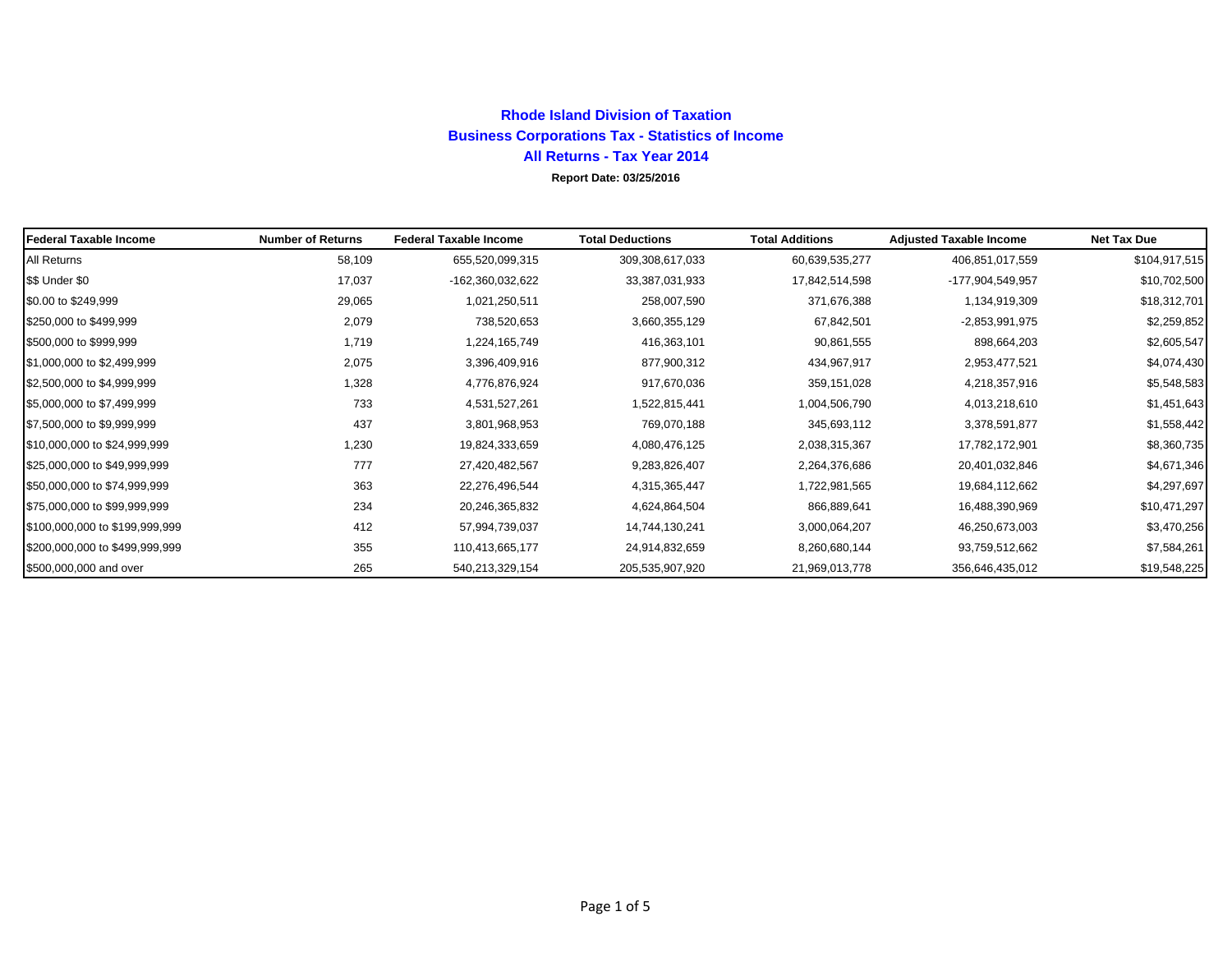#### **Rhode Island Division of Taxation Business Corporations Tax - Statistics of Income All Returns - Deductions from Federal Taxable Income - Tax Year 2014 Report Date: 03/25/2016**

|                                | Number of | <b>Net Operating Loss</b> |                  | <b>Special Deductions</b> |                   | <b>Exempt Dividends and Interest</b> |                     | Foreign Dividends and Gross-Up |                  | <b>Bonus Depreciation and Sec 179</b> |                     | Discharge of Indebtedness |                     |
|--------------------------------|-----------|---------------------------|------------------|---------------------------|-------------------|--------------------------------------|---------------------|--------------------------------|------------------|---------------------------------------|---------------------|---------------------------|---------------------|
| <b>Federal Taxable Income</b>  | Returns   | Count                     | Amount           | Count                     | Amount            | Count                                | Amount              | Count                          | Amount           | Count                                 | Amount              | Count                     | Amount              |
| All Returns                    | 58,109    | 2,432                     | \$60,236,928,927 | 1,286                     | \$157,489,872,004 | 1,543                                | \$30,171,878,516.00 | 521                            | \$10,485,731,908 | 16,088                                | \$38,420,966,336.00 | 84                        | \$12,503,239,342.00 |
| \$\$ Under \$0                 | 17,037    | 282                       | \$10,898,734,713 | 309                       | \$3,881,046,655   | 380                                  | \$4,921,348,173.00  | 124                            | \$891,968,425    | 4,532                                 | \$9,466,829,907.00  | 25                        | \$3,327,104,060.00  |
| \$0.00 to \$249,999            | 29,065    | 1,192                     | \$77,190,093     | 193                       | \$23,186,713      | 143                                  | \$19,309,273.00     | 8                              | \$257,021        | 5,795                                 | \$138,044,803.00    | 2                         | \$19,687.00         |
| \$250,000 to \$499,999         | 2,079     | 79                        | \$3,591,684,782  | 37                        | \$5,575,550       | 42                                   | \$811,561.00        |                                | \$254,075        | 978                                   | \$60,448,575.00     |                           | \$1,580,586.00      |
| \$500,000 to \$999,999         | 1.719     | 84                        | \$231,010,746    | 24                        | \$4,426,723       | 37                                   | \$26,312,890.00     |                                | \$2,400,272      | 880                                   | \$151,692,470.00    |                           | \$520,000.00        |
| \$1,000,000 to \$2,499,999     | 2.075     | 155                       | \$439,446,453    | 54                        | \$19,484,907      | 93                                   | \$51,934,230.00     | 15                             | \$10,095,775     | 1.035                                 | \$355,379,215.00    | 2                         | \$1,559,732.00      |
| \$2,500,000 to \$4,999,999     | 1.328     | 122                       | \$435,858,217    | 43                        | \$63,343,521      | 85                                   | \$101,865,682.00    | 18                             | \$10,741,480     | 652                                   | \$298,654,903.00    | 3                         | \$7,206,233.00      |
| \$5,000,000 to \$7,499,999     | 733       | 61                        | \$410,813,848    | 37                        | \$165,448,913     | 44                                   | \$107,695,158.00    | 12                             | \$13,321,152     | 341                                   | \$819,534,820.00    |                           | \$6,001,550.00      |
| \$7,500,000 to \$9,999,999     | 437       | 35                        | \$218,734,338    | 22                        | \$139,808,887     | 46                                   | \$69,169,527.00     | 14                             | \$44,637,372     | 189                                   | \$294,256,837.00    |                           | \$2,463,227.00      |
| \$10,000,000 to \$24,999,999   | 1,230     | 118                       | \$1,211,047,747  | 91                        | \$1,054,793,109   | 133                                  | \$352,469,543.00    | 45                             | \$95,199,973     | 568                                   | \$1,331,859,498.00  | 8                         | \$35,106,255.00     |
| \$25,000,000 to \$49,999,999   | 777       | 95                        | \$4,403,011,317  | 88                        | \$1,627,290,138   | 102                                  | \$910,446,374.00    | 50                             | \$129,428,656    | 346                                   | \$2,154,161,022.00  | 8                         | \$59,488,900.00     |
| \$50,000,000 to \$74,999,999   | 363       | 40                        | \$1,381,187,513  | 56                        | \$1,023,234,203   | 57                                   | \$330,434,090.00    | 15                             | \$28,228,989     | 166                                   | \$1,495,045,890.00  |                           | \$57,234,762.00     |
| \$75,000,000 to \$99,999,999   | 234       | 32                        | \$1,626,380,940  | 40                        | \$1,439,222,817   | 51                                   | \$383,252,535.00    | 25                             | \$194,112,889    | 95                                    | \$972,305,272.00    | 2                         | \$9,590,051.00      |
| \$100,000,000 to \$199,999,999 | 412       | 44                        | \$3,305,789,553  | 85                        | \$6,332,750,089   | 98                                   | \$1,378,121,305.00  | 52                             | \$477,646,383    | 200                                   | \$3,189,217,583.00  | 6                         | \$60,605,328.00     |
| \$200,000,000 to \$499,999,999 | 355       | 44                        | \$5,538,250,722  | 90                        | \$7,689,024,506   | 110                                  | \$4,384,819,093.00  | 63                             | \$1,443,870,119  | 170                                   | \$5,606,830,345.00  | 9                         | \$252,037,874.00    |
| \$500,000,000 and over         | 265       | 49                        | \$26,467,787,945 | 117                       | \$134,021,235,273 | 122                                  | \$17,133,889,082.00 | 78                             | \$7,143,569,327  | 141                                   | \$12,086,705,196.00 | 11                        | \$8,682,721,097.00  |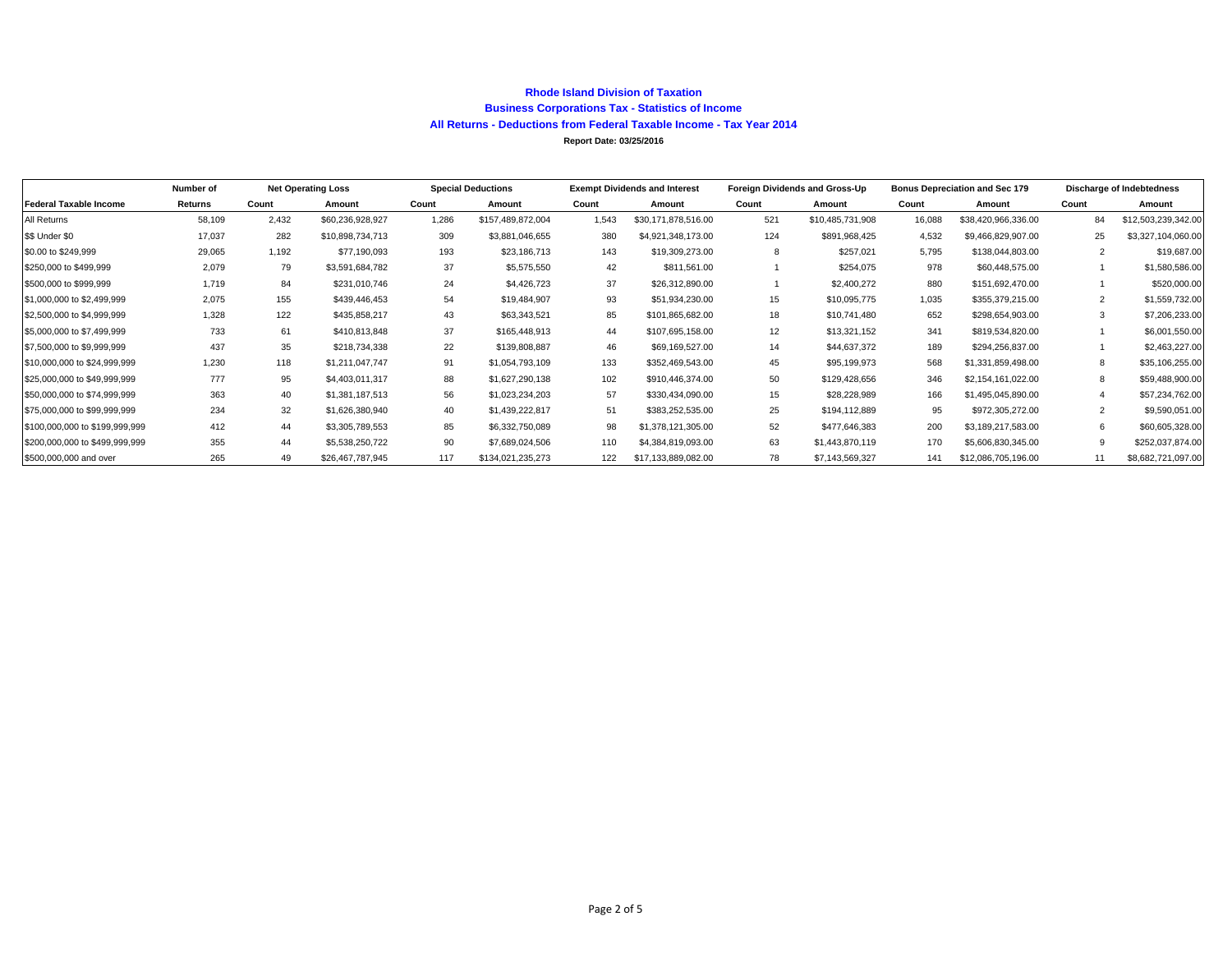### **Rhode Island Division of Taxation Business Corporations Tax - Statistics of Income All Returns - Additions to Federal Taxable Income - Tax Year 2014 Report Date: 03/25/2016**

|                                | Number of |       | Interest Income    |       | <b>Rhode Island Corporate Taxes</b> |       | <b>Bonus Depreciation and Sec 179</b> |                | <b>Captive REIT Dividends Paid Deductions</b> | <b>Domestic Production Activity</b> |                  |  |
|--------------------------------|-----------|-------|--------------------|-------|-------------------------------------|-------|---------------------------------------|----------------|-----------------------------------------------|-------------------------------------|------------------|--|
| <b>Federal Taxable Income</b>  | Returns   | Count | Amount             | Count | Amount                              | Count | Amount                                | Count          | Amount                                        | Count                               | Amount           |  |
| All Returns                    | 58,109    | 982   | \$2,827,494,235.00 | 8,462 | \$802,236,771                       | 8,679 | \$44,833,690,647.00                   | 11             | \$526,621,782                                 | 723                                 | \$11,649,491,842 |  |
| \$\$ Under \$0                 | 17,037    | 179   | \$1,170,480,772.00 | 2,805 | \$202,214,804                       | 2,743 | \$15,851,574,236.00                   | 2              | \$5,545,909                                   | 54                                  | \$612,698,877    |  |
| \$0.00 to \$249,999            | 29,065    | 126   | \$2,401,704.00     | 2,132 | \$6,968,757                         | 2,243 | \$92,751,580.00                       | 3              | \$269,176,207                                 | 37                                  | \$378,140        |  |
| \$250,000 to \$499,999         | 2,079     | 46    | \$2,919,808.00     | 230   | \$1,987,198                         | 427   | \$47,918,914.00                       | $\Omega$       | \$0                                           | 16                                  | \$15,016,581     |  |
| \$500,000 to \$999,999         | 1,719     | 43    | \$1,486,682.00     | 290   | \$5,317,446                         | 434   | \$82,177,099.00                       | $\Omega$       | \$0                                           | 22                                  | \$1,880,328      |  |
| \$1,000,000 to \$2,499,999     | 2,075     | 85    | \$9,509,547.00     | 488   | \$13,628,714                        | 614   | \$396,638,202.00                      |                | \$1,508,600                                   | 42                                  | \$13,682,854     |  |
| \$2,500,000 to \$4,999,999     | 1,328     | 67    | \$15,906,366.00    | 410   | \$14,979,665                        | 452   | \$292,455,174.00                      | $\Omega$       | \$0                                           | 50                                  | \$35,809,823     |  |
| \$5,000,000 to \$7,499,999     | 733       | 39    | \$8,237,893.00     | 232   | \$7,818,389                         | 272   | \$950,807,442.00                      | $\Omega$       | \$0                                           | 31                                  | \$37,643,066     |  |
| \$7,500,000 to \$9,999,999     | 437       | 26    | \$4,952,486.00     | 177   | \$40,244,844                        | 158   | \$274,116,591.00                      |                | \$0                                           | 29                                  | \$26,379,191     |  |
| \$10,000,000 to \$24,999,999   | 1,230     | 97    | \$110,674,424.00   | 508   | \$46,116,442                        | 445   | \$1,736,986,256.00                    | $\Omega$       | \$0                                           | 87                                  | \$144,538,245    |  |
| \$25,000,000 to \$49,999,999   | 777       | 52    | \$125,911,789.00   | 356   | \$65,078,156                        | 267   | \$1,833,347,808.00                    |                | \$7,406,956                                   | 71                                  | \$232,631,977    |  |
| \$50,000,000 to \$74,999.999   | 363       | 44    | \$77,811,157.00    | 180   | \$68,267,187                        | 126   | \$1,453,067,997.00                    | $\Omega$       | \$0                                           | 35                                  | \$123,835,224    |  |
| \$75,000,000 to \$99,999,999   | 234       | 29    | \$14,831,420.00    | 112   | \$34,031,512                        | 87    | \$655,899,216.00                      |                | \$9,726,370                                   | 38                                  | \$152,401,123    |  |
| \$100,000,000 to \$199,999,999 | 412       | 42    | \$150,162,610.00   | 209   | \$50,800,335                        | 160   | \$2,150,992,608.00                    |                | \$6,023,925                                   | 65                                  | \$642,084,729    |  |
| \$200,000,000 to \$499,999,999 | 355       | 50    | \$154,789,208.00   | 179   | \$149,018,993                       | 134   | \$6,264,776,684.00                    | $\Omega$       | \$0                                           | 73                                  | \$1,692,095,259  |  |
| \$500,000,000 and over         | 265       | 57    | \$977,418,369.00   | 154   | \$95,764,329                        | 117   | \$12,750,180,840.00                   | $\overline{2}$ | \$227,233,815                                 | 73                                  | \$7,918,416,425  |  |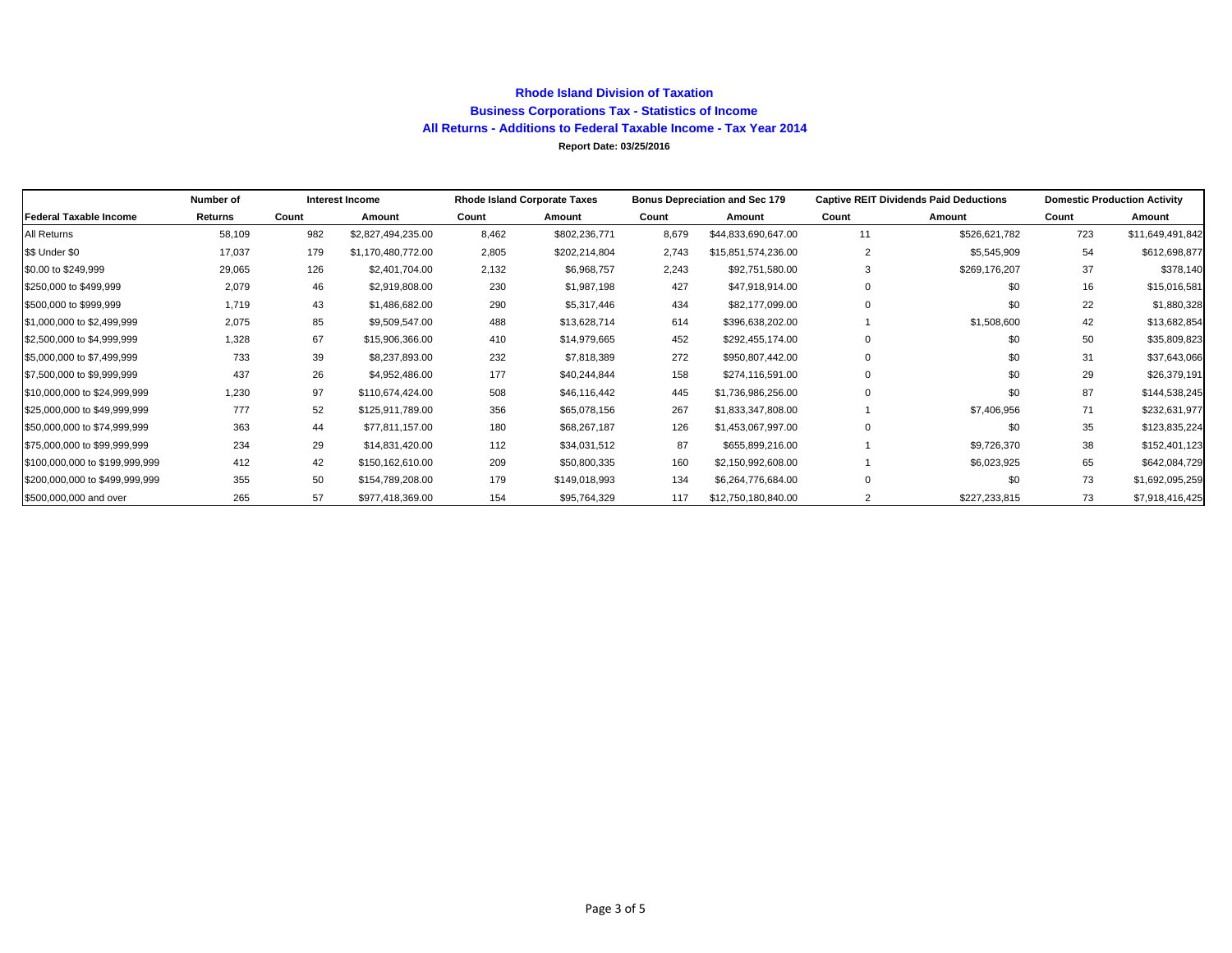#### **Rhode Island Division of Taxation Business Corporations Tax - Statistics of Income All Returns - Credits - Tax Year 2014 Report Date: 03/25/2016**

|                                |           | <b>Research and Development</b> |           |                       |           |                |                       |                     |              |                |                        |                |             |       |                      |                |           |
|--------------------------------|-----------|---------------------------------|-----------|-----------------------|-----------|----------------|-----------------------|---------------------|--------------|----------------|------------------------|----------------|-------------|-------|----------------------|----------------|-----------|
|                                | Number of | <b>Historic Structure</b>       |           | <b>Motion Picture</b> |           |                | <b>Investment Tax</b> | Expense<br>Property |              |                | <b>Enterprise Zone</b> |                | Scholarship |       | <b>Other Credits</b> |                |           |
| Federal Taxable Income         | Returns   | Count                           | Amount    | Count                 | Amount    | Count          | Amount                | Count               | Amount       | Count          | Amount                 | Count          | Amount      | Count | Amount               | Count          | Amount    |
| All Returns                    | 58,109    |                                 | \$327,162 | 2                     | \$340,708 |                | 54 \$19,443,663       | 50                  | \$18,167,112 | $\overline{2}$ | \$27,432               | 5              | \$420,735   |       | \$4,500              | $\overline{2}$ | \$864,893 |
| \$\$ Under \$0                 | 17,037    |                                 | \$0       | $\mathbf{0}$          | \$0       | 6              | \$1,163,893           | 11                  | \$1,715,484  |                | \$26,932               | 0              | \$0         |       | \$4,500              |                | \$59      |
| \$0.00 to \$249,999            | 29,065    |                                 | \$0       | $\Omega$              | \$0       | 14             | \$34,587              |                     | \$24,260     |                | \$500                  |                | \$0         |       | \$0                  |                | \$С       |
| \$250,000 to \$499,999         | 2,079     |                                 | \$0       | $\mathbf 0$           | \$0       |                | \$45,631              |                     | \$25,770     | $\Omega$       | \$0                    |                | \$0         |       | \$0                  |                | \$С       |
| \$500,000 to \$999,999         | 1,719     |                                 | \$0       | 0                     | \$0       |                | \$5,595               |                     | \$3,825      | $\Omega$       | \$0                    |                | \$0         |       | \$0                  |                | \$С       |
| \$1,000,000 to \$2,499,999     | 2,075     | $\Omega$                        | \$0       | 0                     | \$0       |                | \$169,307             |                     | \$338,436    | $\Omega$       | \$0                    | 0              | \$0         |       | \$0                  |                | \$0       |
| \$2,500,000 to \$4,999,999     | 1,328     | $\Omega$                        | \$0       | 0                     | \$0       | 6              | \$716,784             |                     | \$81,079     | $\Omega$       | \$0                    | $\overline{2}$ | \$133,850   |       | \$0                  |                | \$864,834 |
| \$5,000,000 to \$7,499,999     | 733       |                                 | \$327,162 |                       | \$5,743   |                | \$96,430              |                     | \$75,423     | $\Omega$       | \$0                    |                | \$0         |       | \$0                  |                | \$0       |
| \$7,500,000 to \$9,999,999     | 437       | $\Omega$                        | \$0       | 0                     | \$0       |                | \$21,200              |                     | \$530,012    | $\Omega$       | \$0                    | 0              | \$0         |       | \$0                  |                | \$0       |
| \$10,000,000 to \$24,999,999   | 1,230     |                                 | \$0       | 0                     | \$0       |                | \$47,749              |                     | \$66,444     | $\Omega$       | \$0                    |                | \$0         |       | \$0                  |                | \$0       |
| \$25,000,000 to \$49,999,999   | 777       |                                 | \$0       | 0                     | \$0       |                | \$1,492,713           |                     | \$339,012    | $\Omega$       | \$0                    | $\Omega$       | \$0         |       | \$0                  |                | \$0       |
| \$50,000,000 to \$74,999,999   | 363       |                                 | \$0       | 0                     | \$0       | $\overline{2}$ | \$72,561              |                     | \$1,178,414  | $\Omega$       | \$0                    |                | \$166,885   |       | \$0                  |                | \$0       |
| \$75,000,000 to \$99,999,999   | 234       |                                 | \$0       | 0                     | \$0       | 3              | \$3,200,225           |                     | \$1,918,359  | $\Omega$       | \$0                    |                | \$0         |       | \$0                  |                | \$0       |
| \$100,000,000 to \$199,999,999 | 412       |                                 | \$0       | 0                     | \$0       | 3              | \$163,316             |                     | \$427,338    | $\Omega$       | \$0                    | $\overline{2}$ | \$120,000   |       | \$0                  |                | \$0       |
| \$200,000,000 to \$499,999,999 | 355       |                                 | \$0       | $\mathbf 0$           | \$0       | 2              | \$2,622,391           |                     | \$99,947     | $\Omega$       | \$0                    |                | \$0         |       | \$0                  |                | \$0       |
| \$500,000,000 and over         | 265       |                                 | \$0       |                       | \$334,965 | 3              | \$9,591,281           | 6                   | \$2,343,309  | $\mathbf 0$    | \$0                    | 0              | \$0         |       | \$0                  |                | \$0       |